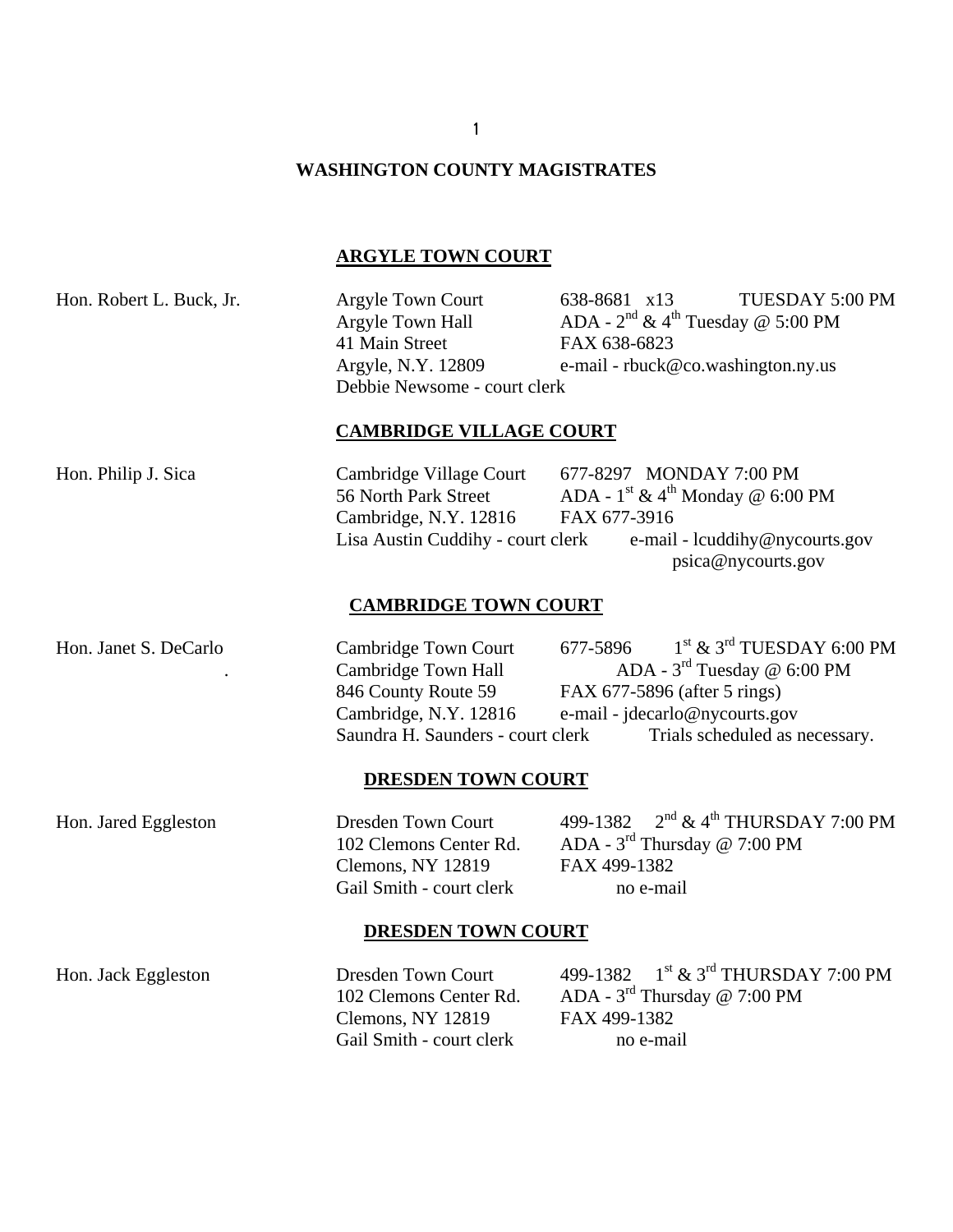#### **EASTON TOWN COURT**

 $1071$  State Route  $40$ Michelle Skiff, court clerk e-mail – mskiff@nycourts.gov

Hon. Janet DeCarlo Easton Town Court 692-0027 WEDNESDAY 9:30 AM ADA -  $2^{nd}$  & 4<sup>th</sup> Wednesday @ 9:30 AM Greenwich, NY 12834 FAX 692-7876 jdecarlo@nycourts.gov

#### **FORT ANN TOWN COURT**

Hon. James P. Richardson Fort Ann Town Court 639-4088 WEDNESDAY 3:00 PM 80 George Street ADA -  $2^{nd}$  & 4<sup>th</sup> Wednesday @ 3:00 PM P.O. Box 295 no court on  $5<sup>th</sup>$  Wednesday Fort Ann, N.Y. 12827 FAX 639-8665 Barb Burch - court clerk no e-mail

#### **FORT EDWARD VILLAGE COURT**

Hon. Joseph M. Malvuccio Fort Edward Village Court 747-2252 x1 THURSDAY 1:30 PM 118 Broadway ADA -  $1^{\text{st}}$ ,  $3^{\text{rd}}$  &  $5^{\text{th}}$  Thursday @ 1:30 PM Fort Edward, N.Y. 12828 FAX 747-4662 Sharon Underwood - court clerk no e-mail

### **FORT EDWARD TOWN COURT**

Hon. Joseph M. Malvuccio Fort Edward Town Court 747-2252 x1 TUESDAY 1:30 PM 118 Broadway ADA -  $2^{nd}$  & 4<sup>th</sup> Tuesday @ 1:30 PM Fort Edward, N.Y. 12828 FAX 747-4662 Sharon Underwood - court clerk no e-mail

### **GRANVILLE VILLAGE COURT**

Hon. Roger L. Forando Granville Village Court 642-9386 THURSDAYS 5:00 PM (For January & February) 51 Ouaker Street ADA -  $1^{\text{st}}$  &  $3^{\text{rd}}$  Tuesday @ 5:00 PM P.O. Box 208 new cases -  $2<sup>nd</sup> \& 4<sup>th</sup> Tuesday @ 5:00 PM$ Granville, N.Y. 12832 FAX 642-2640 Brandi Cutter - court clerk e-mail - rforando@nycourts.gov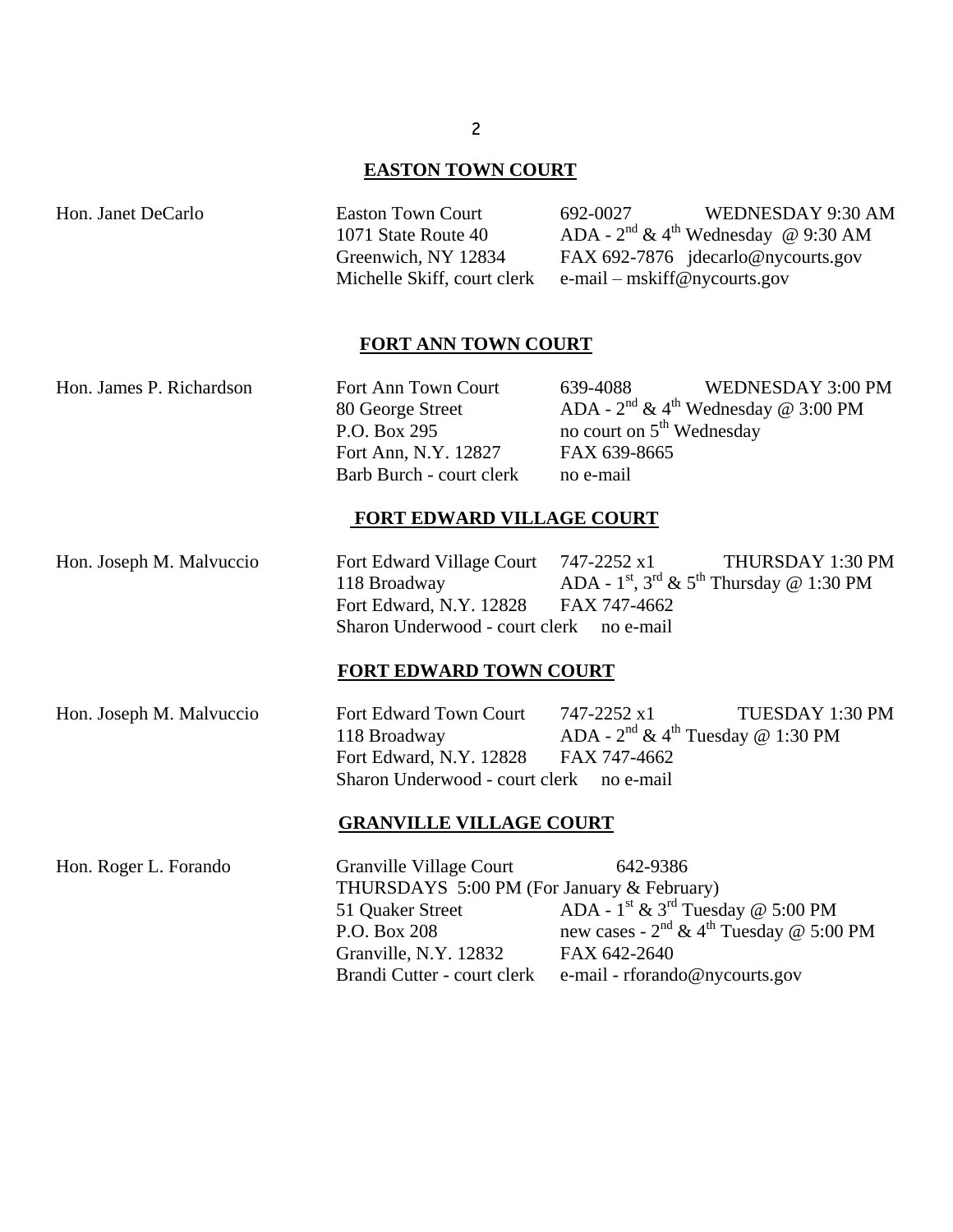### **GRANVILLE VILLAGE COURT**

Hon. Paul Manchester Acting Village Justice Same info as above e-mail - pmanchester@nycourts.gov

## **GRANVILLE TOWN COURT**

Hon. Ronald L. Daigle  $\qquad \qquad$  Granville Town Court  $\qquad 642$ -1500 x3  $\qquad1^{\text{st}} \& 3^{\text{rd}}$  MONDAY 3:30 PM 42 Main Street  $\triangle$  ADA 1<sup>st</sup> MONDAY @ 3:30 P.M. P.O. Box 177 **FAX 642-2234** Brandi Cutter - court clerk e-mail ronald.daigle@daigleslaw.com

## **GRANVILLE TOWN COURT**

Hon. Roger L. Forando Granville Town Court  $642-1500 \times 3 \times 2^{nd} \& 4^{th}$  MONDAY 5:00 PM 42 Main Street ADA – 2nd Monday @ 5:00 PM P.O. Box 177 FAX 642-2234

Granville, N.Y. 12832 e-mail - roger1947@roadrunner.com Brandi J. Cutter - court clerk

### **GREENWICH VILLAGE COURT**

Hon. Barbara Roberts Greenwich Village Court  $^{\text{nd}}$  & 5<sup>th</sup> TUESDAY 2:00 PM Village Office Building  $DA - 1$ <sup>st & 3rd</sup> Tuesday @ 2:00 PM 6 Academy Street no court on  $4<sup>th</sup>$  Tuesday Greenwich, N.Y. 12834 FAX 692-8657 Joanne McDowell - court clerk e-mail - biroberts.ny.courts.gov

### **GREENWICH TOWN COURT**

Hon. William C. Blake Greenwich Town Court 692-7611 x105  $1^{\text{st}}$  & 4th MONDAY 6:00PM Town Office Building ADA -  $2^{nd}$  & 3<sup>rd</sup> Monday @ 5:00 PM 2 Academy Street FAX 692-7137 Greenwich, N.Y. 12834 e-mail - justiceblake@cap.rr.com Amy Schukes - court clerk Michelle Cappiello-court clerk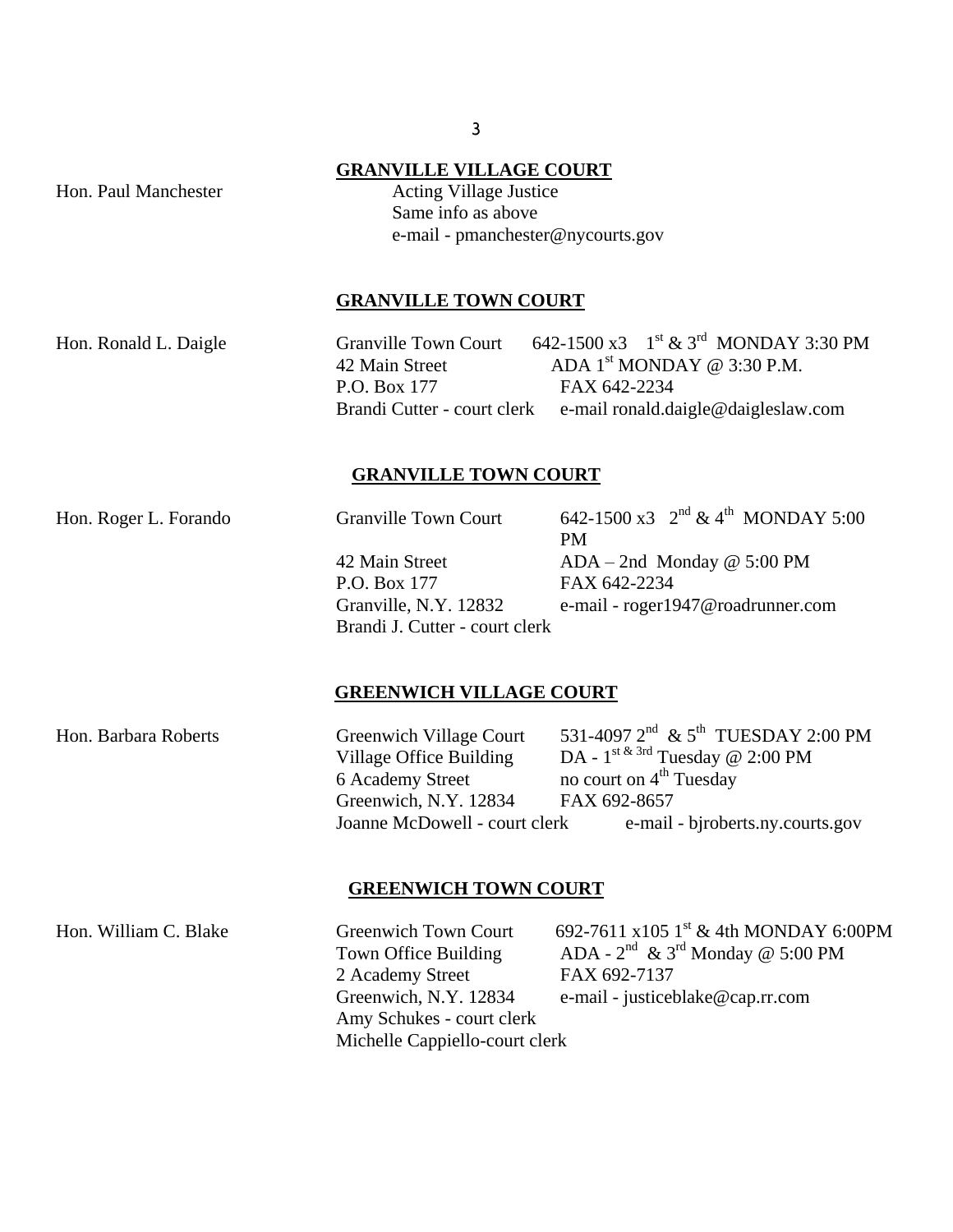## **HAMPTON TOWN COURT**

| Hon. Darlene Sady | <b>Hampton Town Court</b><br><b>Hampton Town Hall</b><br>2629 State Route 22A<br>Hampton, N.Y. 12837<br>no court clerk | 282-9830<br>ADA - $1^{\text{st}}$ Thursday @ 4:00 PM<br>FAX 282-9042<br>no e-mail | THURSDAY 6:30 PM |
|-------------------|------------------------------------------------------------------------------------------------------------------------|-----------------------------------------------------------------------------------|------------------|
|                   | <b>HARTFORD TOWN COURT</b>                                                                                             |                                                                                   |                  |

165 County Route 23 P.O. Box 14 FAX 632-0032 Hartford, N.Y. 12838 no e-mail Stephany Euber- court clerk

Hon. Sharon Schofield Hartford Town Court 632-9274 THURSDAY 6:00 PM ADA -  $2<sup>nd</sup>$  Thursday @ 6:00 PM

#### **HEBRON TOWN COURT**

West Hebron Firehouse  $\qquad$  ADA 3<sup>rd</sup> Monday @ 1:00 PM 3165 County Route 30 FAX 854-7623 Salem, N.Y. 12865 email - vcurran@nycourts.gov Virginia Curran - court clerk

Hon. James P. Curran Hebron Town Court 854-9300 MONDAY 1:00 PM P.O. Box 415 Court clerk open Thursday 11 am-12 pm

### **HUDSON FALLS VILLAGE COURT**

Hon. Matthew Mabb Hudson Falls Village Court 747-3292 THURSDAY 1<sup>st</sup> Appearance 218 Main Street 9:00 & 10:00 AM Hudson Falls, N.Y. 12839 ADA - Every Tuesday @ 9:00 AM Lisa Ringer- court clerk FAX 747-8215 e-mail - mmabb@nycourts.gov

[LRinger@nycourts.gov](mailto:LRinger@nycourts.gov)

#### **JACKSON TOWN COURT**

Hon. Carl Ackley Jackson Town Court 677-8896 THURSDAY 7:00 PM 2355 State Route 22 ADA -  $2<sup>nd</sup>$  Thursday @ 6:30 PM Cambridge, N.Y. 12816 FAX 677-8896 Lorie Christian Atwell- court clerk e-mail - cackley@nycourts.gov

## **KINGSBURY TOWN COURT**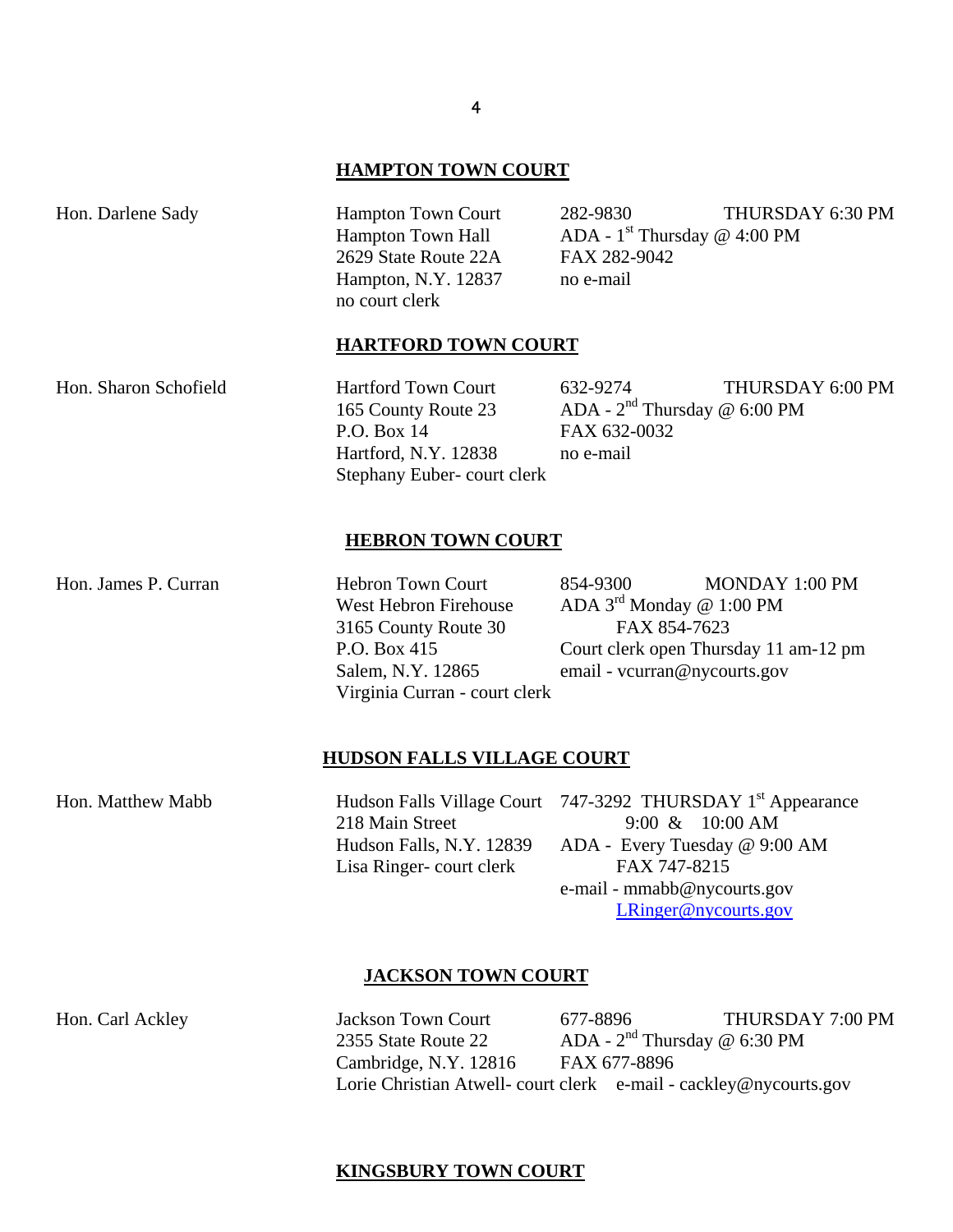Hon. Michael Keenan Kingsbury Town Court 747-2188 210 Main Street

 $2<sup>nd</sup>$  & 4<sup>th</sup> WEDNESDAY 1<sup>st</sup> Kingsbury Town Hall Ext. 3010 Appearance 10:00 AM & 1:00PM ADA -  $2^{nd}$  &  $4^{th}$  Wednesday @ 10:00 AM Hudson Falls, N.Y. 12839 FAX 747-5925 & 1:00 PM Laura Barody - court clerk e-mail - lbarody@nycourts.gov

# **PUTNAM TOWN COURT**

Hon. Dennis Kane Putnam Town Court 547-8303 1 Putnam Town Hall P.O. Box 104 FAX 547-9705 Putnam, N.Y. 12861 e-mail - dkane@nycourts.gov Darlene Kerr - court clerk

 $1<sup>st</sup>$  &  $3<sup>rd</sup>$  TUESDAY 6:00 PM ADA -  $3^{\rm rd}$  Tuesday @ 6:00 PM

## **SALEM VILLAGE/TOWN COURT**

**Devon Anderson, A.D.A.**

Hon. Kevin Baylor Salem Village/Town Court 854-3433 MONDAY 5:00 PM 181 Main Street ADA -  $3^{\text{rd}}$  Monday @ 5:00 PM Salem, NY 12865 FAX 854-3433 Virginia Curran, court clerk e-mail vcurran@nycourts,gov

# **WHITE CREEK TOWN COURT**

28 Mountain View Drive P.O. Box 213 FAX 677-2162 Cambridge, N.Y. 12816 no e-mail Deborah Quackenbush - court clerk

Hon. Philip J. Sica White Creek Town Court 677-3182 THURSDAY 7:00 PM ADA -  $3^{\text{rd}}$  Thursday @ 6:00 PM

# **WHITEHALL TOWN COURT**

P.O. Box  $272$ Whitehall, N.Y. 12887 FAX 499-1392

Hon. Thomas Nichols Whitehall Town Court 499-0772 WEDNESDAY 9:00 AM ADA -  $2^{nd}$  & 4<sup>th</sup> Wednesday @ 9:00 AM no court clerk e-mail TNichols@nycourts.gov

# **WHITEHALL Village COURT**

P.O. Box  $272$ Whitehall, N.Y. 12887 FAX 499-1392

Hon. Julie Eagan Whitehall Village Court 499-0772 TUESDAY 9:00 AM ADA -  $2^{nd}$  & 4<sup>th</sup> Wednesday @ 9:00 AM

# **WHITEHALL Town COURT**